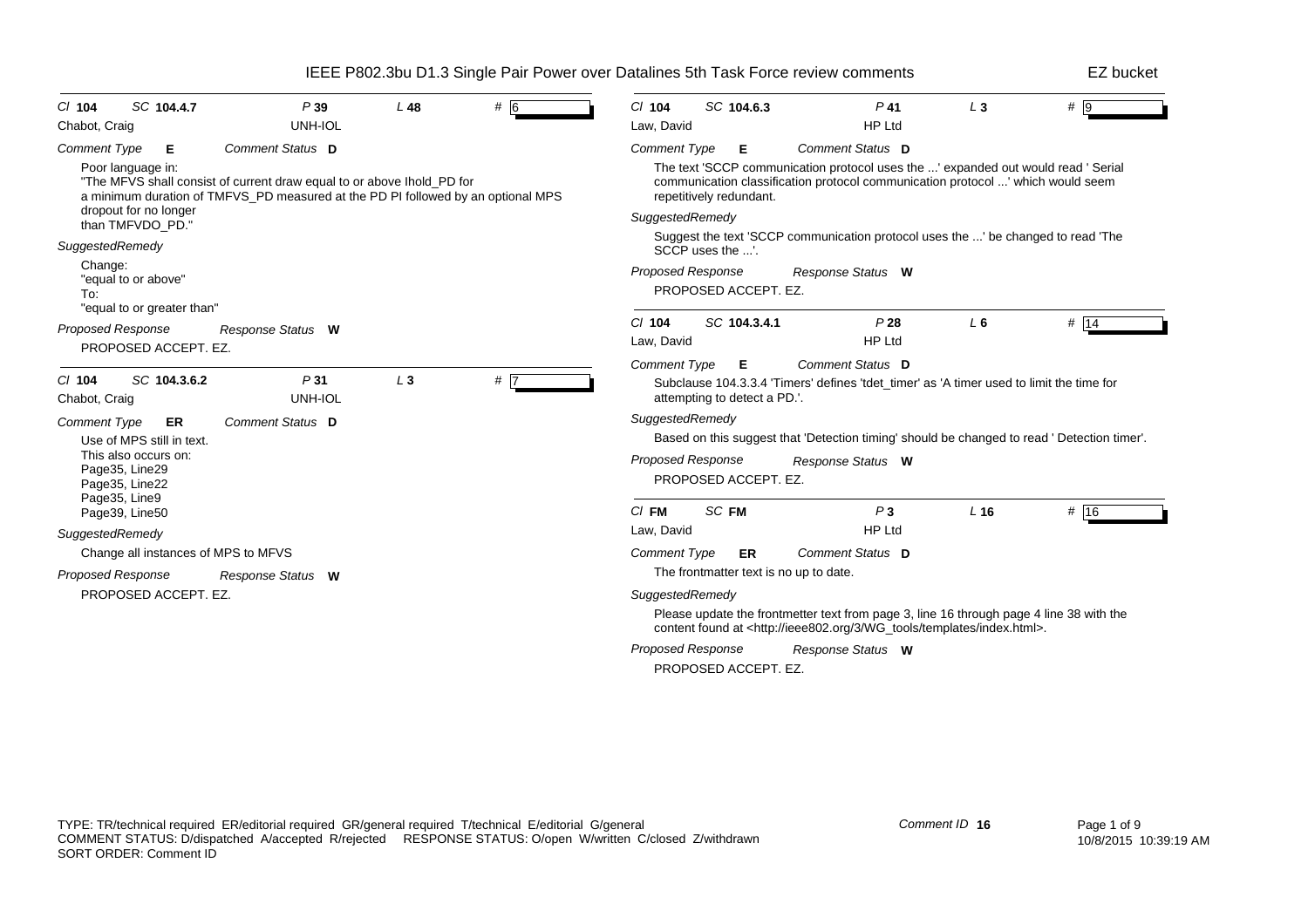| CI <sub>1</sub>               | SC 1.4                                                     | P <sub>14</sub>                                                                                                                                                                       | L7  | # 17 | $Cl$ FM                                     | SC FM                 |     | P <sub>1</sub>                                                                                                                                                                                                                                                 | L7             | #20    |
|-------------------------------|------------------------------------------------------------|---------------------------------------------------------------------------------------------------------------------------------------------------------------------------------------|-----|------|---------------------------------------------|-----------------------|-----|----------------------------------------------------------------------------------------------------------------------------------------------------------------------------------------------------------------------------------------------------------------|----------------|--------|
| Law, David                    |                                                            | HP Ltd                                                                                                                                                                                |     |      | Law, David                                  |                       |     | HP Ltd                                                                                                                                                                                                                                                         |                |        |
| <b>Comment Type</b>           | ER<br>qualified by the prefix PoDL.                        | Comment Status D<br>Suggest that in general definitions that are unique to 1-Pair Power over Data Lines be                                                                            |     |      | <b>Comment Type</b><br>SuggestedRemedy      |                       | ER. | Comment Status D<br>The title of the draft should be updated to closely match the PAR.                                                                                                                                                                         |                |        |
| SuggestedRemedy<br>draft.     |                                                            | [1] Change 'Regulated PSE' to read 'PoDL Regulated PSE' here an throughout the draft.<br>[2] Change 'Unregulated PSE' to read 'PoDI Unregulated PSE' here and throughout the          |     |      | 6.<br><b>Proposed Response</b>              |                       |     | Update the title to read 'Draft Standard for Ethernet Amendment: Physical Layer and<br>Management Parameters for Single-Pair Power over Data Lines' here and on page 13, line<br>Response Status W                                                             |                |        |
|                               | <b>Proposed Response</b><br>PROPOSED ACCEPT. EZ.           | Response Status W                                                                                                                                                                     |     |      |                                             | PROPOSED ACCEPT. EZ.  |     |                                                                                                                                                                                                                                                                |                |        |
| Cl <sub>1</sub><br>Law, David | SC 1.4                                                     | P <sub>14</sub><br><b>HP Ltd</b>                                                                                                                                                      | L7  | # 18 | $CI$ FM<br>Law, David                       | SC FM                 |     | P <sub>1</sub><br><b>HP Ltd</b>                                                                                                                                                                                                                                | L <sub>1</sub> | $#$ 21 |
| Comment Type                  |                                                            | Comment Status D                                                                                                                                                                      |     |      | <b>Comment Type</b>                         |                       | ER  | Comment Status D                                                                                                                                                                                                                                               |                |        |
| SuggestedRemedy               | ER<br>design of the PSE.                                   | I believe that we should be specifying interoperability requirements for a PSE, not the                                                                                               |     |      | 201X.                                       |                       |     | IEEE Std 802.3-2012, and its amendments, have all now been superseded by IEEE Std<br>802.3-2105 approved by the IEEE-SA Standards Board on 3rd September 2015, for the<br>time all references to IEEE Std 802.3-2012 should be changed to read IEEE Std 802.3- |                |        |
|                               | that is required to regulate '.                            | [1] Suggest that the text ' that is designed to regulated ' should be changed to read '<br>[2] Suggest that the text '  that is not designed to regulated ' should be changed to read |     |      | SuggestedRemedy<br><b>Proposed Response</b> |                       |     | Change IEEE Std 802.3-2012 to read IEEE Std 802.3-201X here and throughout the draft.<br>Response Status W                                                                                                                                                     |                |        |
|                               | " that is not required to regulate ".<br>Proposed Response | Response Status W                                                                                                                                                                     |     |      |                                             | PROPOSED ACCEPT. EZ.  |     |                                                                                                                                                                                                                                                                |                |        |
|                               | PROPOSED ACCEPT. EZ.                                       |                                                                                                                                                                                       |     |      | Cl <sub>1</sub>                             | SC 1.4                |     | P <sub>14</sub>                                                                                                                                                                                                                                                | L7             | #22    |
| Cl <sub>1</sub>               | SC 1.5                                                     | P <sub>14</sub>                                                                                                                                                                       | L26 | # 19 | Law, David                                  |                       |     | <b>HP Ltd</b>                                                                                                                                                                                                                                                  |                |        |
| Law, David                    |                                                            | <b>HP Ltd</b>                                                                                                                                                                         |     |      | Comment Type                                |                       | ER  | Comment Status D                                                                                                                                                                                                                                               |                |        |
| <b>Comment Type</b>           | ER                                                         | Comment Status D<br>Suggest that the following be added to the Abbreviations.                                                                                                         |     |      |                                             | 'MDI/PI' and instead. |     | Subclause 104.1.3 'Relationship of Single-Pair PoDL to the IEEE802.3 architecture' states<br>that 'The PI is encompassed within the MDI' therefore it doesn't seem correct to refer to the                                                                     |                |        |
|                               | [1] Add 'PoDL Power over Data Lines'                       |                                                                                                                                                                                       |     |      | SuggestedRemedy                             |                       |     |                                                                                                                                                                                                                                                                |                |        |
| SuggestedRemedy               |                                                            |                                                                                                                                                                                       |     |      |                                             |                       |     | Change references to 'MDI/PI' to read 'PI'.                                                                                                                                                                                                                    |                |        |
|                               | See comment.                                               |                                                                                                                                                                                       |     |      | Proposed Response                           |                       |     | Response Status W                                                                                                                                                                                                                                              |                |        |
|                               | <b>Proposed Response</b><br>PROPOSED ACCEPT. EZ.           | Response Status W                                                                                                                                                                     |     |      |                                             | PROPOSED ACCEPT. EZ.  |     |                                                                                                                                                                                                                                                                |                |        |
|                               |                                                            |                                                                                                                                                                                       |     |      |                                             |                       |     |                                                                                                                                                                                                                                                                |                |        |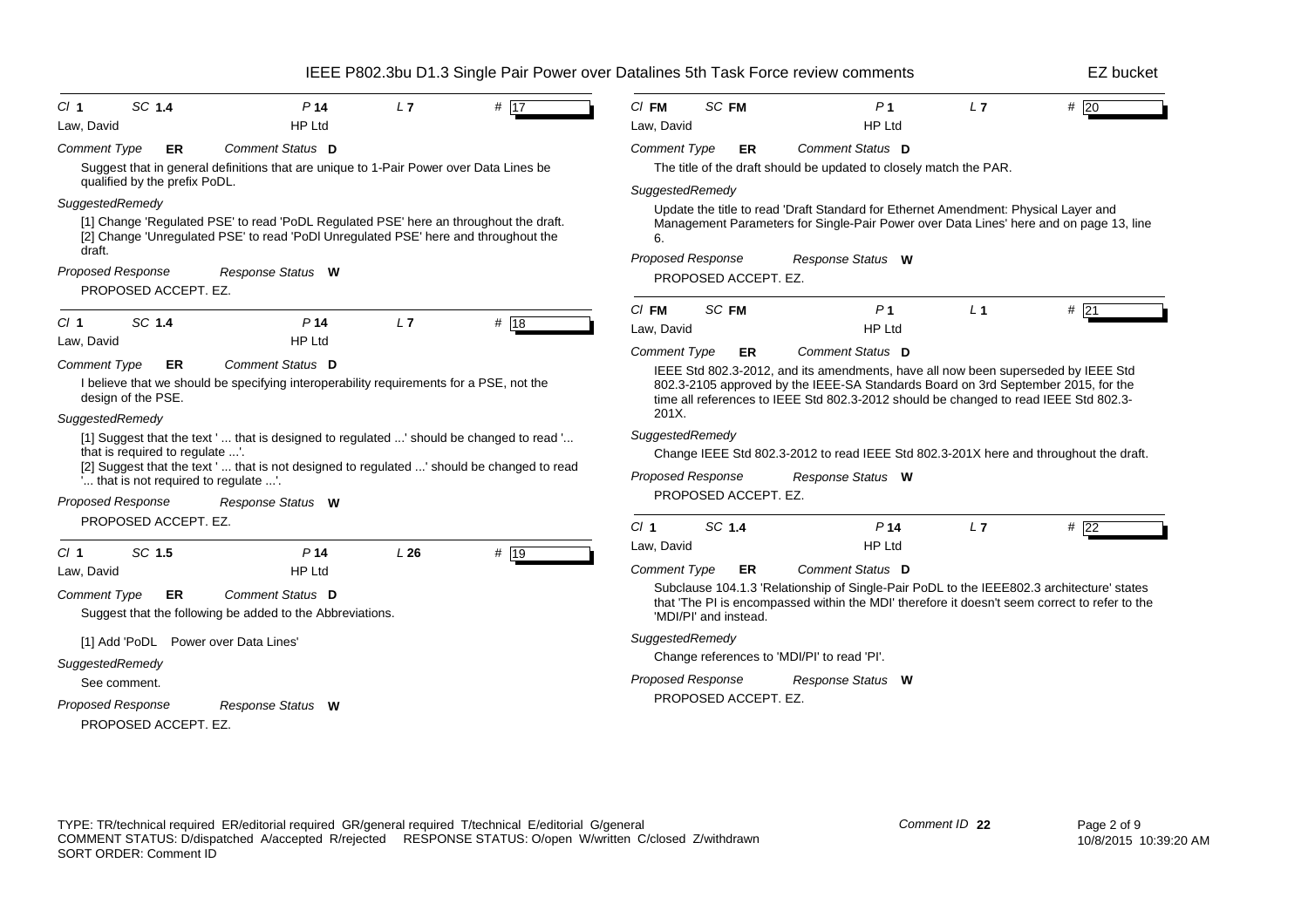| SC 104.1.4<br>$CI$ 104<br>Law, David                                                                                                                                                                                 | P <sub>21</sub><br><b>HP Ltd</b>                                                                                                                                 | L8             | # 41   | # 50<br>SC 104.3.3.3<br>$P$ 22-24<br>$Cl$ 104<br>Linear Technology Cor<br>Gardner, Andrew                                                                                                                                                                                                                           |  |  |  |  |  |  |
|----------------------------------------------------------------------------------------------------------------------------------------------------------------------------------------------------------------------|------------------------------------------------------------------------------------------------------------------------------------------------------------------|----------------|--------|---------------------------------------------------------------------------------------------------------------------------------------------------------------------------------------------------------------------------------------------------------------------------------------------------------------------|--|--|--|--|--|--|
| <b>Comment Type</b><br>$\mathbf{T}$<br>Figure 97-2).                                                                                                                                                                 | Comment Status D<br>I believe that the PHY MDI pins are labelled 'MDI+' and 'MDI-' for 1000BASE-T1 (see                                                          |                |        | Comment Status D<br>Comment Type<br>ER.<br>Arrange state machine variables in alphabetical order.<br>SuggestedRemedy                                                                                                                                                                                                |  |  |  |  |  |  |
| SuggestedRemedy<br><b>Proposed Response</b><br>PROPOSED ACCEPT. EZ.                                                                                                                                                  | Change 'PHY+' to read 'MDI+' and 'PHY-' to read 'MDI-'.<br>Response Status W                                                                                     |                |        | See comment.<br><b>Proposed Response</b><br>Response Status W<br>PROPOSED ACCEPT. EZ.                                                                                                                                                                                                                               |  |  |  |  |  |  |
| SC 104.1.1<br>$CI$ 104<br>Dove, Daniel<br><b>Comment Type</b><br>E<br>The double-negative is a bit questionable.                                                                                                     | P <sub>19</sub><br>Dove Networking Solut<br>Comment Status D                                                                                                     | L32            | # $44$ | # $51$<br>$Cl$ 104<br>SC 104.3.3.3<br>P24<br>$L_3$<br>Linear Technology Cor<br>Gardner, Andrew<br>Comment Status D<br>Comment Type<br>ER<br>'ramp' should be 'ramp-up'<br>SuggestedRemedy                                                                                                                           |  |  |  |  |  |  |
| SuggestedRemedy<br>"Ensures SELV (Safe)"<br>Proposed Response<br>PROPOSED ACCEPT. EZ.                                                                                                                                | Response Status W                                                                                                                                                |                |        | See comment.<br><b>Proposed Response</b><br>Response Status W<br>PROPOSED ACCEPT. EZ.                                                                                                                                                                                                                               |  |  |  |  |  |  |
| SC 104.1.4<br>$CI$ 104<br>Dove, Daniel<br><b>Comment Type</b><br>TR<br>Inconsistent capitalization;<br>SuggestedRemedy<br><b>Proposed Response</b><br>PROPOSED ACCEPT. EZ.                                           | P <sub>21</sub><br>Dove Networking Solut<br>Comment Status D<br>Search and Replace "single-pair" with "Single-Pair", also S&R "Single-pair"<br>Response Status W | L <sub>4</sub> | $#$ 47 | P <sub>24</sub><br># 52<br>$Cl$ 104<br>SC 104.3.3.4<br>L <sub>51</sub><br>Linear Technology Cor<br>Gardner, Andrew<br><b>Comment Status</b> D<br>Comment Type<br>ER<br>'a error' should be 'an error'<br>SuggestedRemedy<br>See comment.<br>Proposed Response<br>Response Status W<br>PROPOSED ACCEPT. EZ.          |  |  |  |  |  |  |
| SC 104.3.3.1<br>$CI$ 104<br>Gardner, Andrew<br><b>Comment Type</b><br>ER<br>Remove extra 'of' in first sentence of subclause.<br>SuggestedRemedy<br>See comment.<br><b>Proposed Response</b><br>PROPOSED ACCEPT. EZ. | P22<br>Linear Technology Cor<br>Comment Status D<br>Response Status W                                                                                            | L33            | # 49   | # 53<br>P25<br>L23<br>$Cl$ 104<br>SC 104.3.3.5<br>Gardner, Andrew<br>Linear Technology Cor<br>Comment Status D<br><b>Comment Type</b><br><b>ER</b><br>do_classification.' should be 'do_classification'<br>SuggestedRemedy<br>See comment.<br><b>Proposed Response</b><br>Response Status W<br>PROPOSED ACCEPT. EZ. |  |  |  |  |  |  |
| TYPE: TR/technical required ER/editorial required GR/general required T/technical E/editorial G/general                                                                                                              |                                                                                                                                                                  |                |        | Comment ID 53<br>Page 3 of 9                                                                                                                                                                                                                                                                                        |  |  |  |  |  |  |

COMMENT STATUS: D/dispatched A/accepted R/rejected RESPONSE STATUS: O/open W/written C/closed Z/withdrawn SORT ORDER: Comment ID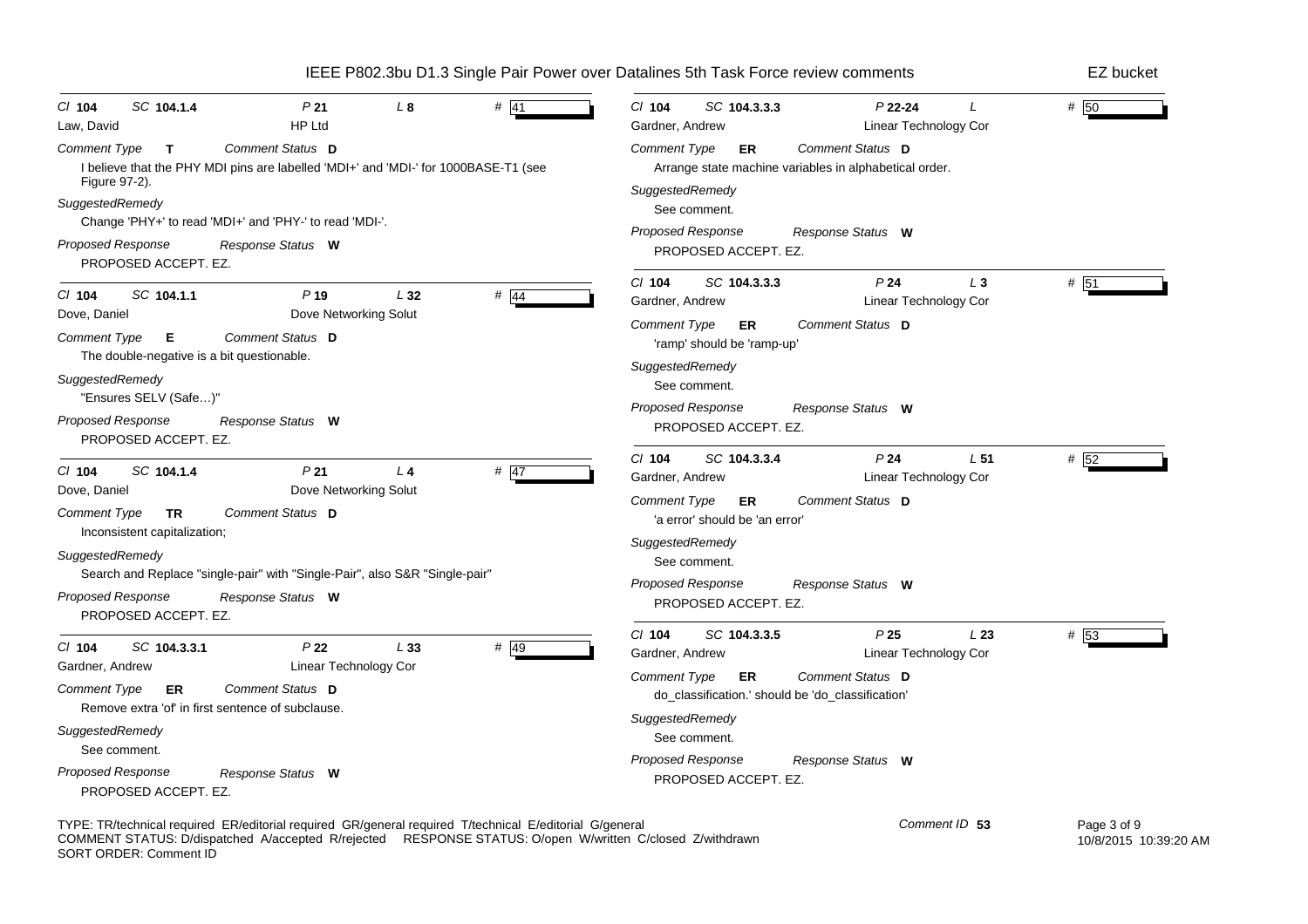| # 54                                     | SC 104.3.2                      |
|------------------------------------------|---------------------------------|
| SC 104.3.3.5                             | # 58                            |
| P <sub>25</sub>                          | $CI$ 104                        |
| $CI$ 104                                 | P22                             |
| L 24                                     | L24                             |
| Linear Technology Cor                    | Linear Technology Cor           |
| Gardner, Andrew                          | Gardner, Andrew                 |
| Comment Status D                         | Comment Status D                |
| Comment Type                             | <b>Comment Type</b>             |
| ER                                       | ER                              |
| Remove extra carriage return             | Cross reference 'Table 104-1.'  |
| SuggestedRemedy                          | SuggestedRemedy                 |
| See comment.                             | See comment.                    |
| Proposed Response                        | Proposed Response               |
| Response Status W                        | Response Status W               |
| PROPOSED ACCEPT. EZ.                     | PROPOSED ACCEPT. EZ.            |
| # 55                                     | $Cl$ 104                        |
| SC 104.3.3.5                             | SC 104.3.3                      |
| P <sub>25</sub>                          | P <sub>22</sub>                 |
| $CI$ 104                                 | # 59                            |
| L26                                      | L29                             |
| Linear Technology Cor                    | Gardner, Andrew                 |
| Gardner, Andrew                          | Linear Technology Cor           |
| Comment Status D                         | Comment Status D                |
| <b>Comment Type</b>                      | <b>Comment Type</b>             |
| ER                                       | <b>ER</b>                       |
| Remove extra carriage return             | Cross reference 'Figure 104-4.' |
| SuggestedRemedy                          | SuggestedRemedy                 |
| See comment.                             | See comment.                    |
| Proposed Response                        | Proposed Response               |
| Response Status W                        | Response Status W               |
| PROPOSED ACCEPT. EZ.                     | PROPOSED ACCEPT. EZ.            |
| SC 104.3.3.5                             | C/ 104                          |
| P <sub>25</sub>                          | SC 104.3.3                      |
| L <sub>27</sub>                          | P <sub>23</sub>                 |
| # 56                                     | L <sub>42</sub>                 |
| $CI$ 104                                 | # 60                            |
| Linear Technology Cor                    | Gardner, Andrew                 |
| Gardner, Andrew                          | Linear Technology Cor           |
| Comment Status D                         | Comment Type                    |
| <b>Comment Type</b>                      | Comment Status D                |
| ER                                       | ER                              |
| Add tab before PD_information byte       | Cross reference '104.3.6.4.'    |
| SuggestedRemedy                          | SuggestedRemedy                 |
| See comment.                             | See comment.                    |
| Proposed Response                        | Proposed Response               |
| Response Status W                        | Response Status W               |
| PROPOSED ACCEPT. EZ.                     | PROPOSED ACCEPT. EZ.            |
| # 57                                     | # 61                            |
| SC 104.1.4                               | $Cl$ 104                        |
| P20                                      | SC 104.3.3                      |
| L20                                      | P <sub>24</sub>                 |
| $CI$ 104                                 | L20                             |
| Linear Technology Cor                    | Linear Technology Cor           |
| Gardner, Andrew                          | Gardner, Andrew                 |
| Comment Status D                         | Comment Status D                |
| <b>Comment Type</b>                      | <b>Comment Type</b>             |
| ER                                       | ER.                             |
| Capitalize type in 'type A' and 'type B' | Cross reference '104.3.6.4'     |
| SuggestedRemedy                          | SuggestedRemedy                 |
| See comment.                             | See comment.                    |
| Proposed Response                        | Proposed Response               |
| Response Status W                        | Response Status W               |
| PROPOSED ACCEPT. EZ.                     | PROPOSED ACCEPT. EZ.            |

TYPE: TR/technical required ER/editorial required GR/general required T/technical E/editorial G/general COMMENT STATUS: D/dispatched A/accepted R/rejected RESPONSE STATUS: O/open W/written C/closed Z/withdrawn SORT ORDER: Comment ID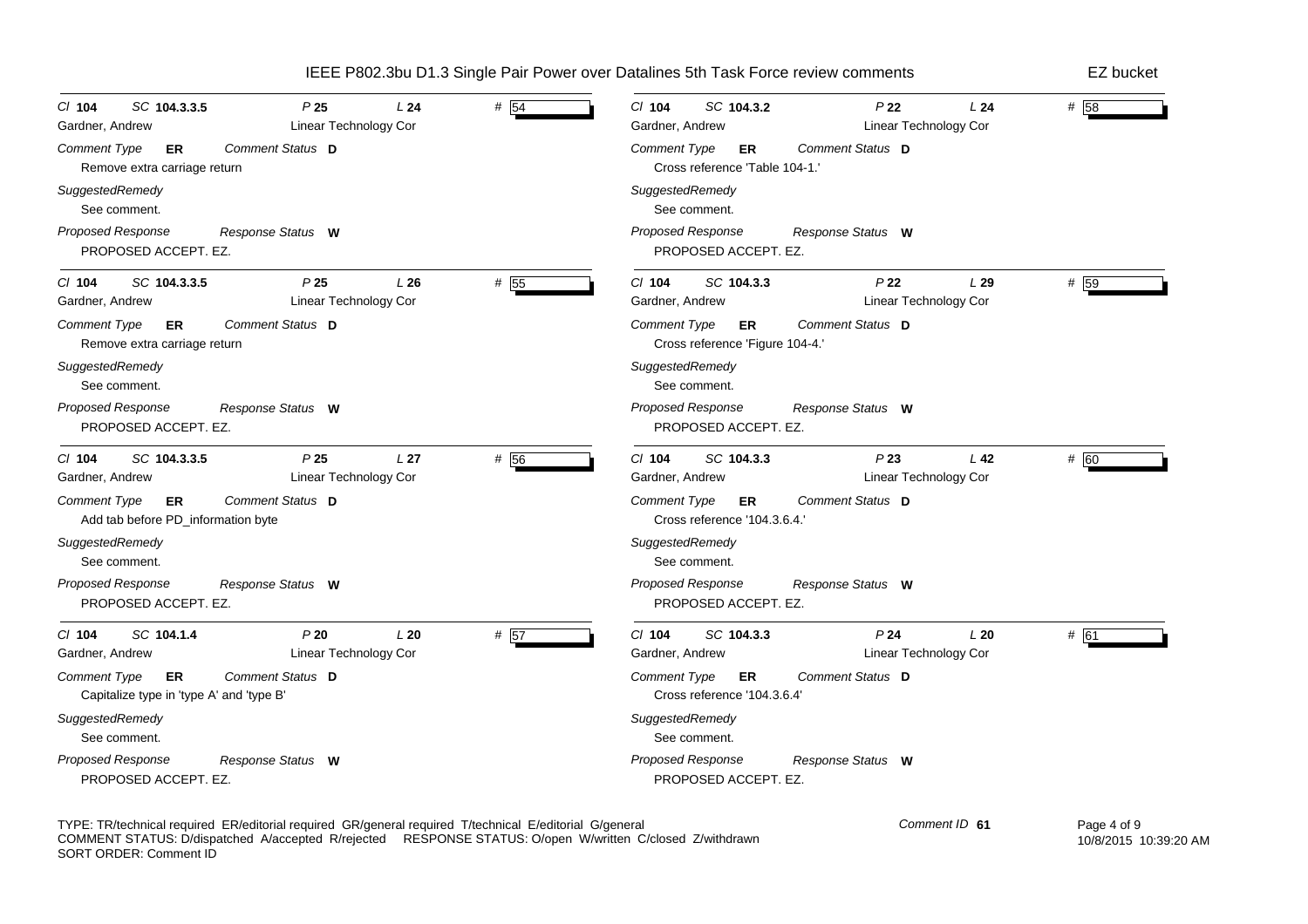| SC 104.3.3                                      | $Cl$ 104                            |
|-------------------------------------------------|-------------------------------------|
| # 62                                            | SC 104.3.6                          |
| P24                                             | # $\overline{72}$                   |
| $CI$ 104                                        | P28                                 |
| L 37                                            | L53                                 |
| Linear Technology Cor                           | Gardner, Andrew                     |
| Gardner, Andrew                                 | <b>Linear Technology Cor</b>        |
| Comment Status D                                | Comment Status D                    |
| <b>Comment Type</b>                             | <b>Comment Type</b>                 |
| ER                                              | ER                                  |
| Cross reference '104.3.6.4'                     | Table reference needs to be linked. |
| SuggestedRemedy                                 | SuggestedRemedy                     |
| See comment.                                    | See comment.                        |
| Proposed Response                               | <b>Proposed Response</b>            |
| Response Status W                               | Response Status W                   |
| PROPOSED ACCEPT. EZ.                            | PROPOSED ACCEPT. EZ.                |
| # 63                                            | #73                                 |
| SC 104.4.3.1                                    | $Cl$ 104                            |
| L46                                             | SC 104.3.6                          |
| $Cl$ 104                                        | P28                                 |
| P32                                             | L53                                 |
| Linear Technology Cor                           | Linear Technology Cor               |
| Gardner, Andrew                                 | Gardner, Andrew                     |
| Comment Status D                                | Comment Status D                    |
| <b>Comment Type</b>                             | <b>Comment Type</b>                 |
| ER                                              | ER                                  |
| tpwr_delay' should be 'tpower_dly'              | n should be 'in'                    |
| SuggestedRemedy                                 | SuggestedRemedy                     |
| See comment.                                    | See comment.                        |
| Proposed Response                               | <b>Proposed Response</b>            |
| Response Status W                               | Response Status W                   |
| PROPOSED ACCEPT. EZ.                            | PROPOSED ACCEPT. EZ.                |
| # 68                                            | # 74                                |
| SC 104.4.6.5                                    | $Cl$ 104                            |
| P38                                             | SC 104.3.6.6                        |
| L <sub>1</sub>                                  | P31                                 |
| $CI$ 104                                        | L29                                 |
| Linear Technology Cor                           | Linear Technology Cor               |
| Gardner, Andrew                                 | Gardner, Andrew                     |
| Comment Status D                                | Comment Status D                    |
| <b>Comment Type</b>                             | <b>Comment Type</b>                 |
| ER                                              | ER                                  |
| Equation 104-1 is truncated by the left margin. | Table reference needs to be linked. |
| SuggestedRemedy                                 | SuggestedRemedy                     |
| See comment.                                    | See comment.                        |
| Proposed Response                               | Proposed Response                   |
| Response Status W                               | Response Status W                   |
| PROPOSED ACCEPT. EZ.                            | PROPOSED ACCEPT. EZ.                |
| # 71                                            | P29                                 |
| SC 104.3.4.1                                    | # 76                                |
| P <sub>27</sub>                                 | $Cl$ 104                            |
| L32                                             | SC 104.3.6                          |
| $Cl$ 104                                        | L <sub>14</sub>                     |
| Linear Technology Cor                           | Gardner, Andrew                     |
| Gardner, Andrew                                 | <b>Linear Technology Cor</b>        |
| Comment Status D                                | <b>Comment Type</b>                 |
| <b>Comment Type</b>                             | Comment Status D                    |
| <b>ER</b>                                       | <b>ER</b>                           |
| Both table references need to be linked.        | Table reference needs to be linked. |
| SuggestedRemedy                                 | SuggestedRemedy                     |
| See comment.                                    | See comment.                        |
| <b>Proposed Response</b>                        | Proposed Response                   |
| Response Status W                               | Response Status W                   |
| PROPOSED ACCEPT. EZ.                            | PROPOSED ACCEPT. EZ.                |

TYPE: TR/technical required ER/editorial required GR/general required T/technical E/editorial G/general COMMENT STATUS: D/dispatched A/accepted R/rejected RESPONSE STATUS: O/open W/written C/closed Z/withdrawn SORT ORDER: Comment ID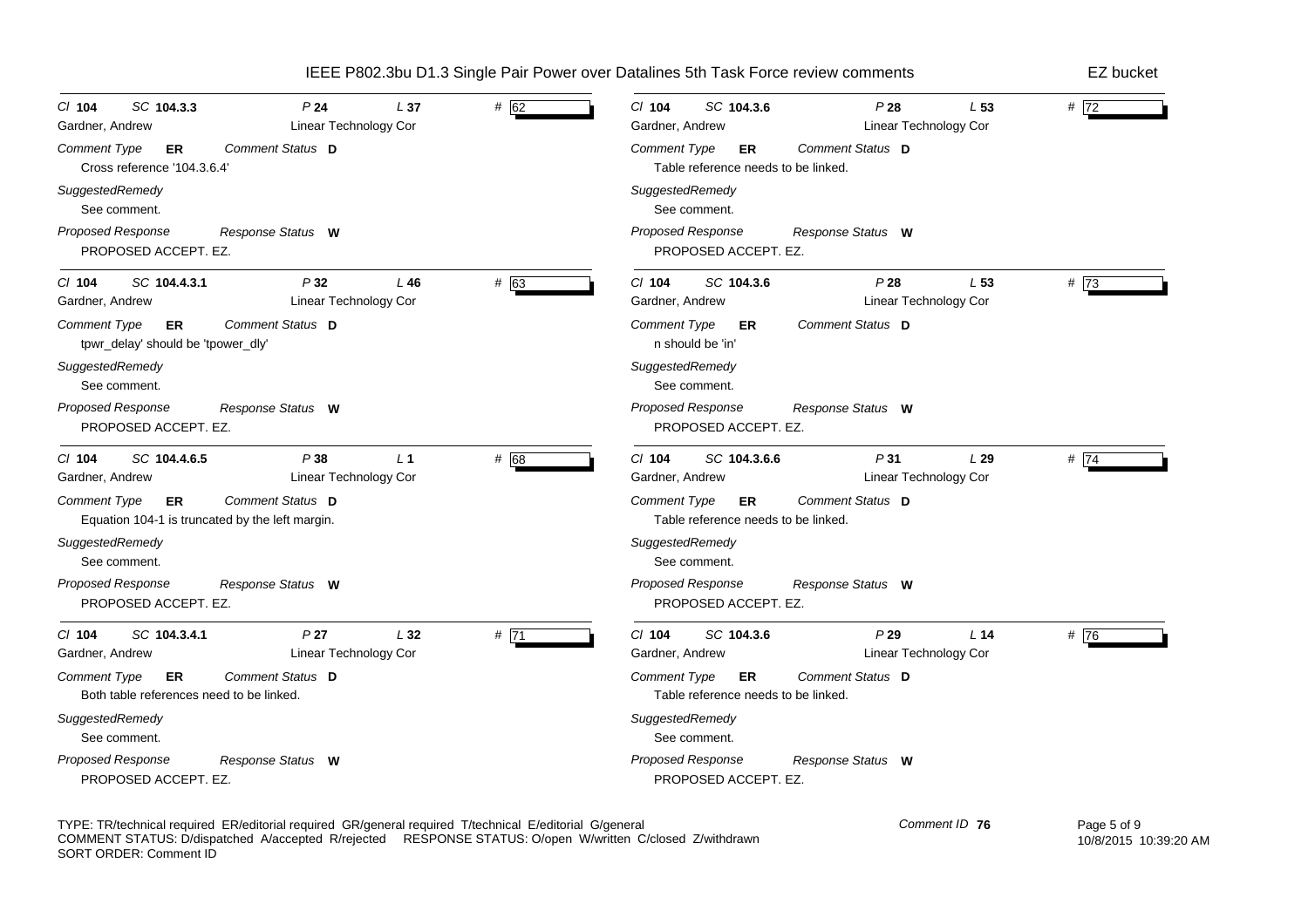| SC 104.3.6                               | $Cl$ 104                                                                              |
|------------------------------------------|---------------------------------------------------------------------------------------|
| P30                                      | SC 104.1                                                                              |
| # 78                                     | # 82                                                                                  |
| $CI$ 104                                 | $P$ 19                                                                                |
| L <sub>7</sub>                           | L9                                                                                    |
| Linear Technology Cor                    | Linear Technology Cor                                                                 |
| Gardner, Andrew                          | Gardner, Andrew                                                                       |
| Comment Status D                         | Comment Status D                                                                      |
| Comment Type                             | <b>Comment Type</b>                                                                   |
| TR                                       | ER                                                                                    |
| Should be 104.3.6.5 instead of 104.3.6.6 | Should be 'an' Ethernet physical                                                      |
| SuggestedRemedy                          | SuggestedRemedy                                                                       |
| See comment.                             | See comment.                                                                          |
| Proposed Response                        | Proposed Response                                                                     |
| Response Status W                        | Response Status W                                                                     |
| PROPOSED ACCEPT. EZ.                     | PROPOSED ACCEPT. EZ.                                                                  |
| # 79                                     | $Cl$ 104                                                                              |
| SC 104.3.6                               | SC 104.4.1                                                                            |
| P30                                      | P32                                                                                   |
| L <sub>9</sub>                           | # 84                                                                                  |
| $Cl$ 104                                 | L23                                                                                   |
| Linear Technology Cor                    | Gardner, Andrew                                                                       |
| Gardner, Andrew                          | Linear Technology Cor                                                                 |
| Comment Status D                         | <b>Comment Type</b>                                                                   |
| <b>Comment Type</b>                      | Comment Status D                                                                      |
| TR.                                      | <b>ER</b>                                                                             |
| Should be 104.3.6.6 instead of 104.3.6.7 | There are 'three' types of PDs.                                                       |
| SuggestedRemedy                          | SuggestedRemedy                                                                       |
| See comment.                             | See comment.                                                                          |
| <b>Proposed Response</b>                 | <b>Proposed Response</b>                                                              |
| Response Status W                        | Response Status W                                                                     |
| PROPOSED ACCEPT. EZ.                     | PROPOSED ACCEPT. EZ. See comment #39.                                                 |
| SC 104.3.6                               | $Cl$ 104                                                                              |
| P30                                      | SC 104.4.3                                                                            |
| L <sub>13</sub>                          | P34                                                                                   |
| # 80                                     | L16                                                                                   |
| $CI$ 104                                 | $#$ 86                                                                                |
| Linear Technology Cor                    | Gardner, Andrew                                                                       |
| Gardner, Andrew                          | <b>Linear Technology Cor</b>                                                          |
| Comment Status D                         | Comment Status D                                                                      |
| Comment Type                             | <b>Comment Type</b>                                                                   |
| TR.                                      | TR.                                                                                   |
| Should be 104.3.6.6 instead of 104.3.6.7 | The variable 'present_mfvs' is not used in the PD state machine diagram Figure 104-6. |
| SuggestedRemedy                          | SuggestedRemedy                                                                       |
| See comment.                             | Replace 'present_mps' with 'present_mfvs' in Figure 104-6.                            |
| <b>Proposed Response</b>                 | Proposed Response                                                                     |
| Response Status W                        | Response Status W                                                                     |
| PROPOSED ACCEPT. EZ.                     | PROPOSED ACCEPT. EZ.                                                                  |
| # 81                                     | $Cl$ 104                                                                              |
| $Cl$ 104                                 | SC 104.3.6                                                                            |
| SC 104.3.6                               | # 90                                                                                  |
| P30                                      | P30                                                                                   |
| L <sub>25</sub>                          | L36                                                                                   |
| Linear Technology Cor                    | Gardner, Andrew                                                                       |
| Gardner, Andrew                          | Linear Technology Cor                                                                 |
| Comment Status D                         | Comment Status D                                                                      |
| <b>Comment Type</b>                      | <b>Comment Type</b>                                                                   |
| <b>TR</b>                                | TR.                                                                                   |
| Subclause 104.3.6.5.1 does not exist.    | Reference should be to 104.3.6.2.                                                     |
| SuggestedRemedy                          | SuggestedRemedy                                                                       |
| reference 104.3.6.2.1                    | See comment.                                                                          |
| <b>Proposed Response</b>                 | <b>Proposed Response</b>                                                              |
| Response Status W                        | Response Status W                                                                     |
| PROPOSED ACCEPT. EZ.                     | PROPOSED ACCEPT. EZ.                                                                  |

TYPE: TR/technical required ER/editorial required GR/general required T/technical E/editorial G/general COMMENT STATUS: D/dispatched A/accepted R/rejected RESPONSE STATUS: O/open W/written C/closed Z/withdrawn SORT ORDER: Comment ID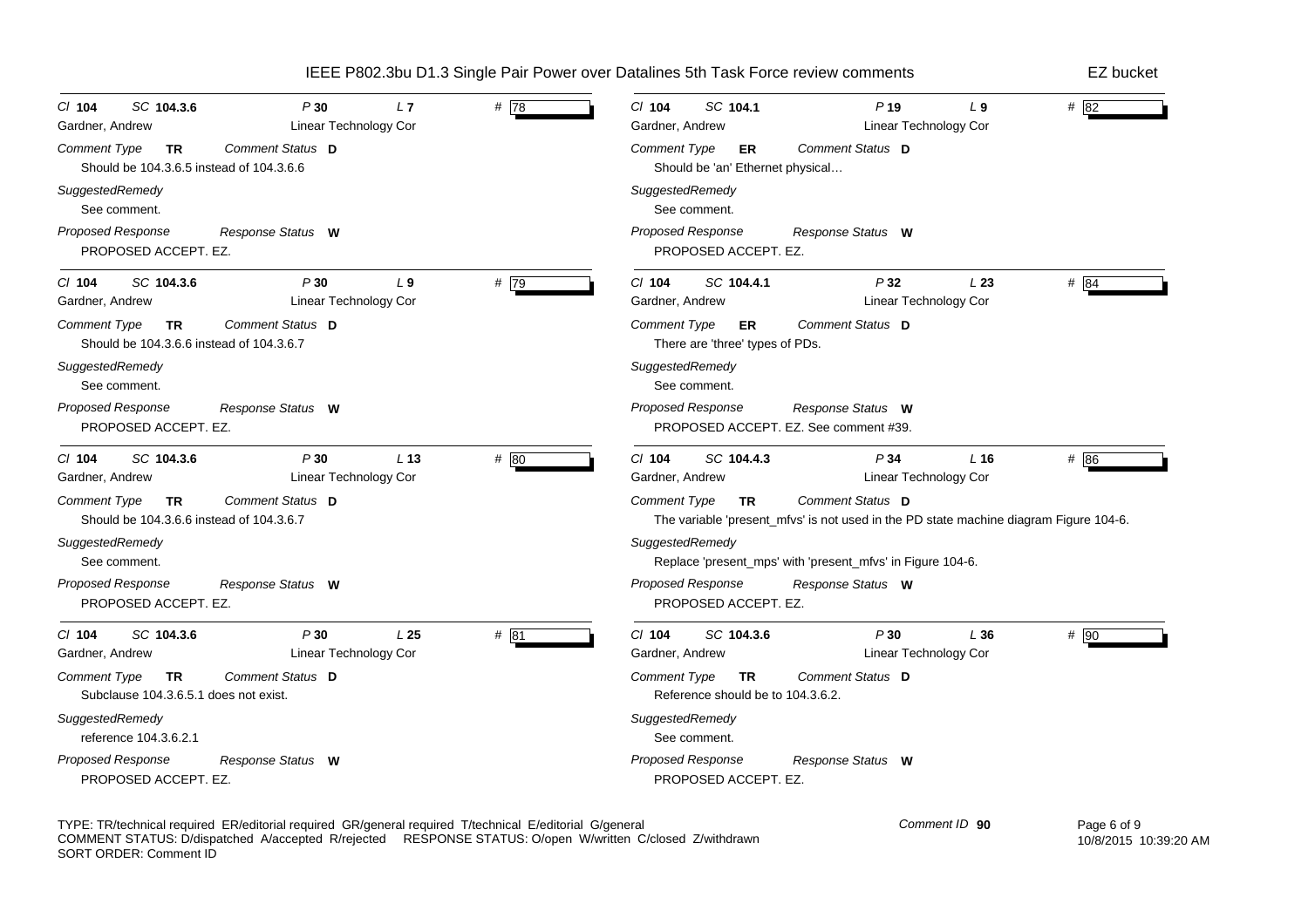*Proposed Response Cl* **104** *SC* **104.6** *P* **39** *L* **36** *#* 96*Comment Type* **E** First sentence, use serial communication instead of SCCP. *SuggestedRemedy* See comment.PROPOSED ACCEPT. EZ.*Comment Status* **D***Response Status* **W** Gardner, Andrew **Linear Technology Cor** *Proposed Response Cl* **104** *SC* **104.6.3** *P* **41** *L* **3** *#* 97*Comment Type* **ER** 'communication protocol' is redundant. *SuggestedRemedy* 'SCCP uses the''PROPOSED ACCEPT IN PRINCIPLE. EZ.See comment #9.*Comment Status* **D***Response Status* **W** Gardner, Andrew **Linear Technology Cor** *Proposed Response Cl* **104***SC* **104.3.1** *P* **22**  $\qquad$  *L* **19** # 106 *Comment Type* **E** The text does not use consistent wording. *SuggestedRemedy* Change: A type A+B PSE is compatible with both 100BASET1 Ethernet and 1000BASE-T1 PHYs.To: A type A+B PSE is compatible with both 100BASET1 PHYs and 1000BASE-T1 PHYs. PROPOSED ACCEPT. EZ.*Comment Status* **D***Response Status* **W** Wienckowski, Natalie General Motors *Proposed Response Cl* **104** *SC* **104.3.3.1** *P* **22** *L* **33** *#* 107*Comment Type* **E** Unintended duplicate word. *SuggestedRemedy* Change: "Prior to application of of normal operating voltage at the PI, the PSE performs detection in order to verify that a valid PD is present." To: "Prior to application of the normal operating voltage at the PI, the PSE performs detection in order to verify that a valid PD is present." PROPOSED ACCEPT. EZ. *Comment Status* **D***Response Status* **W** Wienckowski, Natalie General Motors *Proposed Response Cl* **104** *SC* **104.3.3.4** *P* **24** *L* **51** *#* 108*Comment Type* **E** Incorrect use of "a" instead of "an".*SuggestedRemedy* Change: "A timer used to regulate a subsequent attempt to power a PD after a error condition that causes a fault."To: "A timer used to regulate a subsequent attempt to power a PD after an error condition that causes a fault."PROPOSED ACCEPT. EZ.*Comment Status* **D***Response Status* **W** Wienckowski, Natalie General Motors *Proposed Response Cl* **104** *SC* **104.3.6** *P* **28** *L* **53** *#* 109*Comment Type* **E** typo *SuggestedRemedy* Change: "When the PSE provides power to the PSE PI, it shall conform to the electrical limits n Table 104–3."To: "When the PSE provides power to the PSE PI, it shall conform to the electrical limits in Table 104–3."PROPOSED ACCEPT. EZ. *Comment Status* **D***Response Status* **W** Wienckowski, Natalie General Motors

TYPE: TR/technical required ER/editorial required GR/general required T/technical E/editorial G/general COMMENT STATUS: D/dispatched A/accepted R/rejected RESPONSE STATUS: O/open W/written C/closed Z/withdrawn SORT ORDER: Comment ID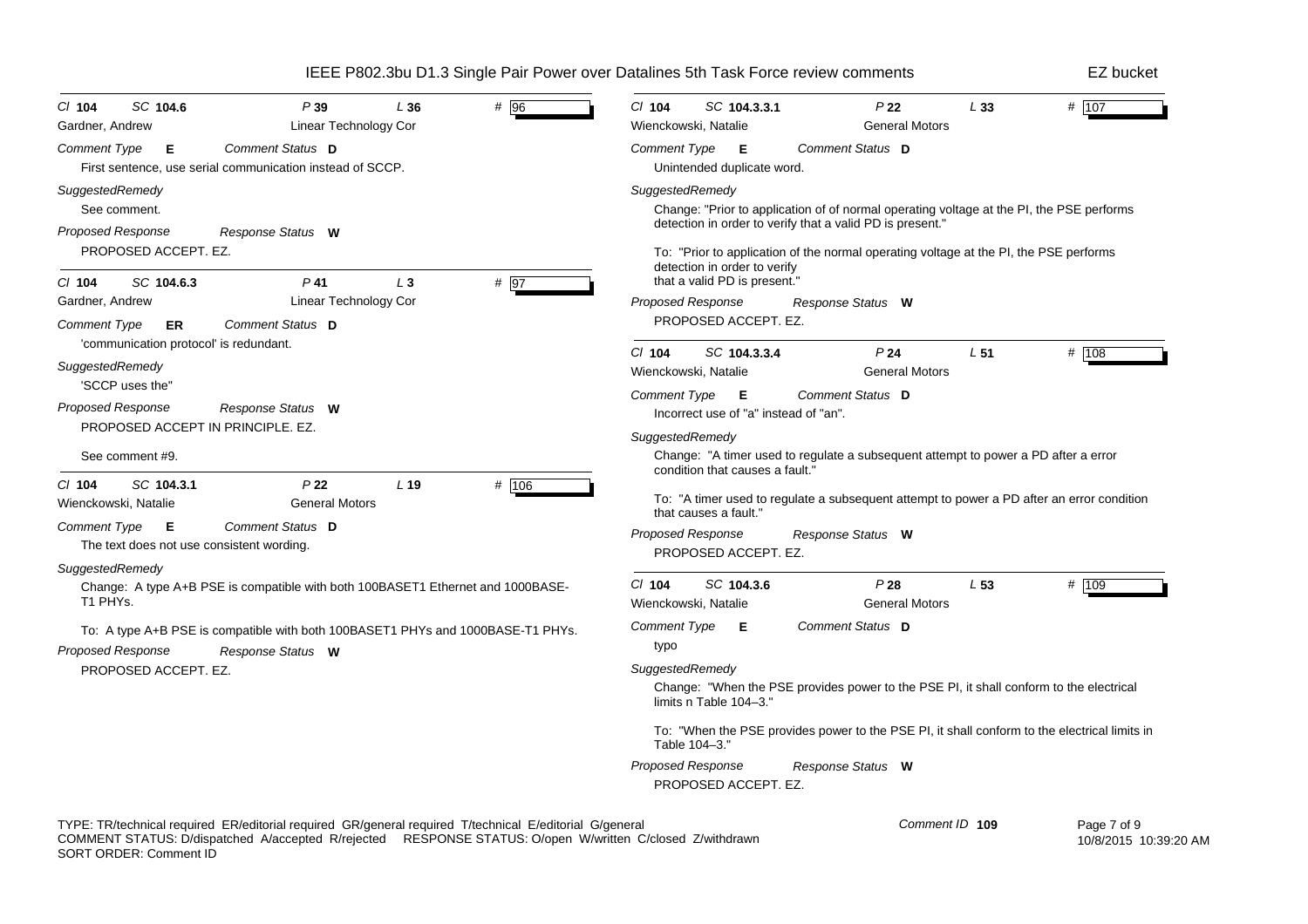| # 110<br>SC 104.4.3.3<br>P33<br>L29<br>$CI$ 104<br>Wienckowski, Natalie<br><b>General Motors</b>                                                                                 | # 115<br>CI 104<br>SC 104.3.3.3<br>P24<br>L34<br>Gardner, Andrew<br><b>Linear Technology</b>                                |  |  |  |  |  |
|----------------------------------------------------------------------------------------------------------------------------------------------------------------------------------|-----------------------------------------------------------------------------------------------------------------------------|--|--|--|--|--|
| Comment Type<br>Comment Status D<br>E<br>There is a space after "PD" before the "." as the "." is on the next line.                                                              | Comment Status D<br>Comment Type<br><b>TR</b><br>wakeup_detected is not used by the PSE state machine.                      |  |  |  |  |  |
| SuggestedRemedy<br>Remove extra space at end of sentence before "."                                                                                                              | SuggestedRemedy<br>Delete this variable definition.                                                                         |  |  |  |  |  |
| Proposed Response<br>Response Status W<br>PROPOSED ACCEPT. EZ.                                                                                                                   | <b>Proposed Response</b><br>Response Status W<br>PROPOSED ACCEPT. EZ.                                                       |  |  |  |  |  |
| $#$ 111<br>SC 104.4.6.5<br>P38<br>L <sub>1</sub><br>$CI$ 104<br>Wienckowski, Natalie<br><b>General Motors</b>                                                                    | # 134<br>$Cl$ 104<br>SC 104.3<br>P <sub>22</sub><br>L <sub>19</sub><br>Dove Networking Solut<br>Dove, Daniel                |  |  |  |  |  |
| Comment Status D<br><b>Comment Type</b><br>Е<br>There seems to be some kind of formatting issue or pdf conversion issue. The start of<br>Pport_PD is missing.<br>SuggestedRemedy | Comment Status D<br><b>Comment Type</b><br>TR<br>the spec directs electrical and logical behavior<br>SuggestedRemedy        |  |  |  |  |  |
| Correct formatting issue.<br><b>Proposed Response</b><br>Response Status W<br>PROPOSED ACCEPT. EZ. See comment #68.                                                              | replace "electrical" with "electrical and logical"<br><b>Proposed Response</b><br>Response Status W<br>PROPOSED ACCEPT. EZ. |  |  |  |  |  |
| SC 104.4.6<br>L <sub>13</sub><br># $113$<br>$CI$ 104<br>P36<br>Wienckowski, Natalie<br><b>General Motors</b>                                                                     | P <sub>25</sub><br>$CI$ 104<br>SC 104.3.3.4<br>L <sub>3</sub><br>$#$ 136<br>Dove, Daniel<br>Dove Networking Solut           |  |  |  |  |  |
| Comment Type<br>Comment Status D<br>$\mathbf{T}$<br>What kind of Unit is "App"?                                                                                                  | <b>Comment Status</b> D<br>Comment Type<br>ER.<br>A timer limits the time allowed for an operation to occur                 |  |  |  |  |  |
| Is this supposed to represent "Amps peak-peak"?                                                                                                                                  | SuggestedRemedy<br>replace "time for" with "time allowed for"                                                               |  |  |  |  |  |
| SuggestedRemedy<br>Change to Ap-p, where "p-p" is a subscript.                                                                                                                   | <b>Proposed Response</b><br>Response Status W<br>PROPOSED ACCEPT. EZ.                                                       |  |  |  |  |  |
| Proposed Response<br>Response Status W<br>PROPOSED ACCEPT. EZ.                                                                                                                   | # 137<br>$Cl$ 104<br>SC 104.3.3.4<br>P25<br>$L_6$<br>Dove Networking Solut<br>Dove, Daniel                                  |  |  |  |  |  |
|                                                                                                                                                                                  | Comment Status D<br><b>Comment Type</b><br>ER.<br>A timer limits the time allowed for an operation to occur                 |  |  |  |  |  |
|                                                                                                                                                                                  | SuggestedRemedy<br>replace "time for" with "time allowed for"                                                               |  |  |  |  |  |
|                                                                                                                                                                                  | <b>Proposed Response</b><br>Response Status W<br>PROPOSED ACCEPT. EZ. Duplicate with #136.                                  |  |  |  |  |  |

*Comment ID* **137**

 Page 8 of 9 10/8/2015 10:39:20 AM